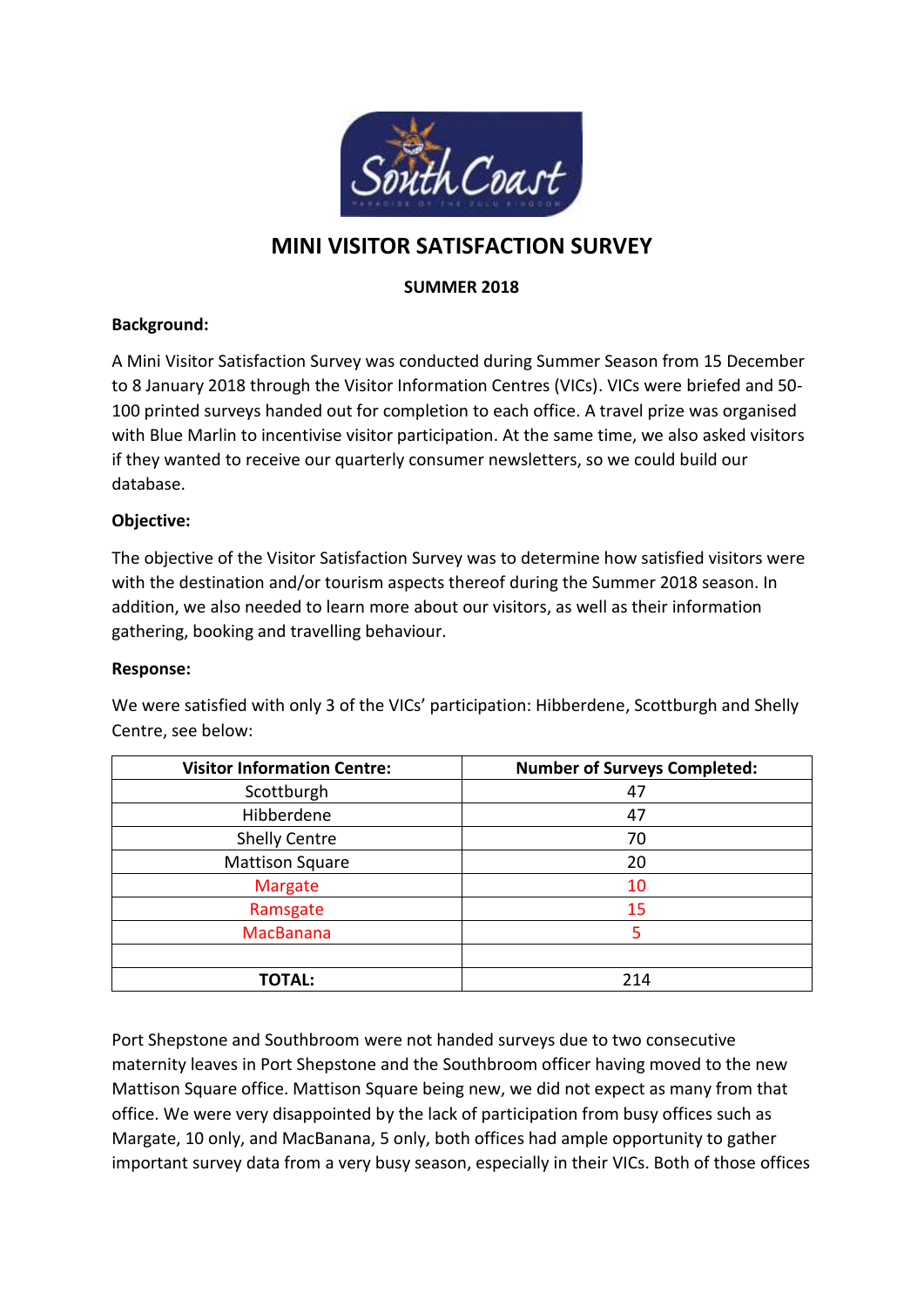have supervisors and interns and had the same circumstances as the other offices, if not better due to their busy centres. Were there a handful surveys less, the value of the survey results would have been jeopardised, at the same time, we could have had at least a 100 more surveys done, had no one dropped the ball. See also point 11, showing skewed results that we cannot use, due to lack of equal participation by offices, including Port Shepstone.

# **Results:**

# **PERSONAL:**

# **1. Do you live in South Africa?**

YES: **204** PROVINCE: EC **4** FS **9** GT **102** KZ **33** LP **8** MP **14** NC **2** NW **10** WC **1** NO: **10** COUNTRY: Switzerland (1); Botswana (2); Sweden (1); England (2); Australia (1); Poland (1); Germany (2)

The KZN South Coast is a popular domestic holiday destination, which also attracts international visitors from various countries, including some countries that are not on everyone else's radar, such as from Scandinavia [historical links to the area] and, as this survey revealed, even Poland. You only have to drive around to see the high number of GP number plates in season, the province that supplied half of the respondents to our survey.

| Domestic 95%     |
|------------------|
| International 5% |
|                  |

| <b>Domestic home province</b> | International country of origin |
|-------------------------------|---------------------------------|
| Gauteng 50%                   | <b>Botswana</b>                 |
| KwaZulu-Natal 16%             | England                         |
| Mpumalanga 7%                 | Germany                         |
| Northwest 5%                  | Switzerland                     |
| Free State 4%                 | Sweden                          |
| Limpopo 4%                    | Australia                       |
| Eastern Cape 2%               | Poland                          |
| Northern Cape 1%              |                                 |
| Western Cape 0.5%             |                                 |

# **2. Is this your first time on the South Coast?**

YES: **31** NO: **183** How many times have you been here before: grew up here (2); many times (21); full time (local [but travelling within region]); every summer/holiday/year (3); 1333 yrs on 125 entries (average: more than 10 times)

The KZN South Coast can really be proud of the incredibly high number of repeat visitors. The challenge will be to keep them and not rest on our laurels, as this does buck the global travel trend of continuously visiting new destinations, with global travel trends eventually landing here. It also shows that we need to grow the first-time visitors, in all age groups, family setups and demographics, so that we create more legacy visitors, a very important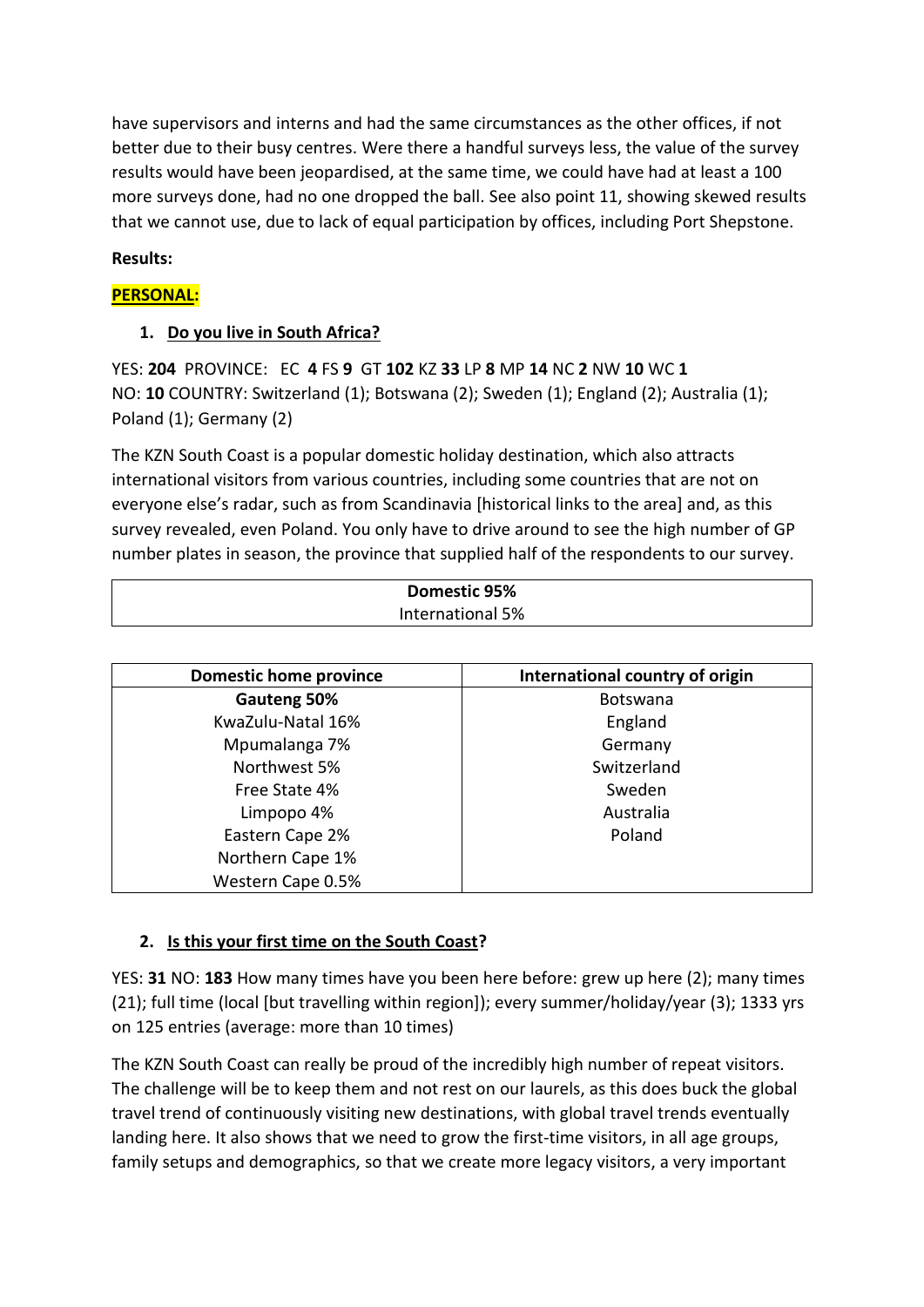factor in continuing the repeat visitor cycle, as can be seen later on in the survey. The number of years repeat visitors have been coming to the KZN South Coast are also very high and show that there are families who are here on their second visit all the way through to those who have been coming for decades and decades (20, 30, 40, 50 years etc.), on average these visitors have been coming here for more than 10 years.

```
Repeat visitor 86% (on average more than 10 years)
   First-time visitor 14%
```
# **3. Are you travelling by yourself?**

YES: **13** NO: **199** We are travelling as a Family: **177** OR as Friends: **6** (Family & Friends: **5**) OR as a Group (other): **2** # Adults incl. yourself: 1 adult (3); **2 adults (64)**; 3 (12); 4 (15); 5 (17); 6 (6); 8 (2); 16 (1); 20 (1); 22 (1) # Children: **0 children (38)**; 1 (20); 2 (27); 3 (17); 4 (5); 5 (1); 6 (1); 8 (1); 10 (1)

The preferred way to travel is in a group and that is because we attract a vast majority of families. A number of respondents did not want to reveal numbers of children and/or the forms were not filled out completely/correctly by the VIC staff, but of the ones who did record the number of children, the majority of family groups travelled without children, followed by 2, 1 and 3 children. Demographics such as the age and married status of the respondents would indicate the reason for this, e.g. senior/young/childless couple or siblings. A single adult travelling with children seem to be the least occurring family group.

| Group travel 94%<br>Single travel 6% |            |  |
|--------------------------------------|------------|--|
|                                      |            |  |
|                                      | Family 93% |  |
|                                      | Friends 3% |  |

| Family & Friends 3% |                |  |
|---------------------|----------------|--|
| Other 1%            |                |  |
|                     |                |  |
| <b>Adults</b>       | Children       |  |
| 2 adults 52%        | 0 children 34% |  |

| .                       | --------                |  |
|-------------------------|-------------------------|--|
| 2 adults 52%            | 0 children 34%          |  |
| 5 adults 14%            | 2 children 24%          |  |
| 4 adults 12%            | 1 child 18%             |  |
| 3 adults 10%            | 3 children 15%          |  |
| 6 adults 5%             | 4 children 5%           |  |
| 8, 16, 20, 22 adults 4% | 5, 6, 8, 10 children 4% |  |
| 1 adult 2%              |                         |  |
|                         |                         |  |

# **4. Did you fly here, drive by car, motorbike or arrive by bus?**

FLY: **14 (Fly & Car: 3)** KING SHAKA: **10** MARGATE: **0** RATE M. AIRPORT: **N/A** CAR: **184** MOTORBIKE: **0** BUS: **9** OTHER: **N/A**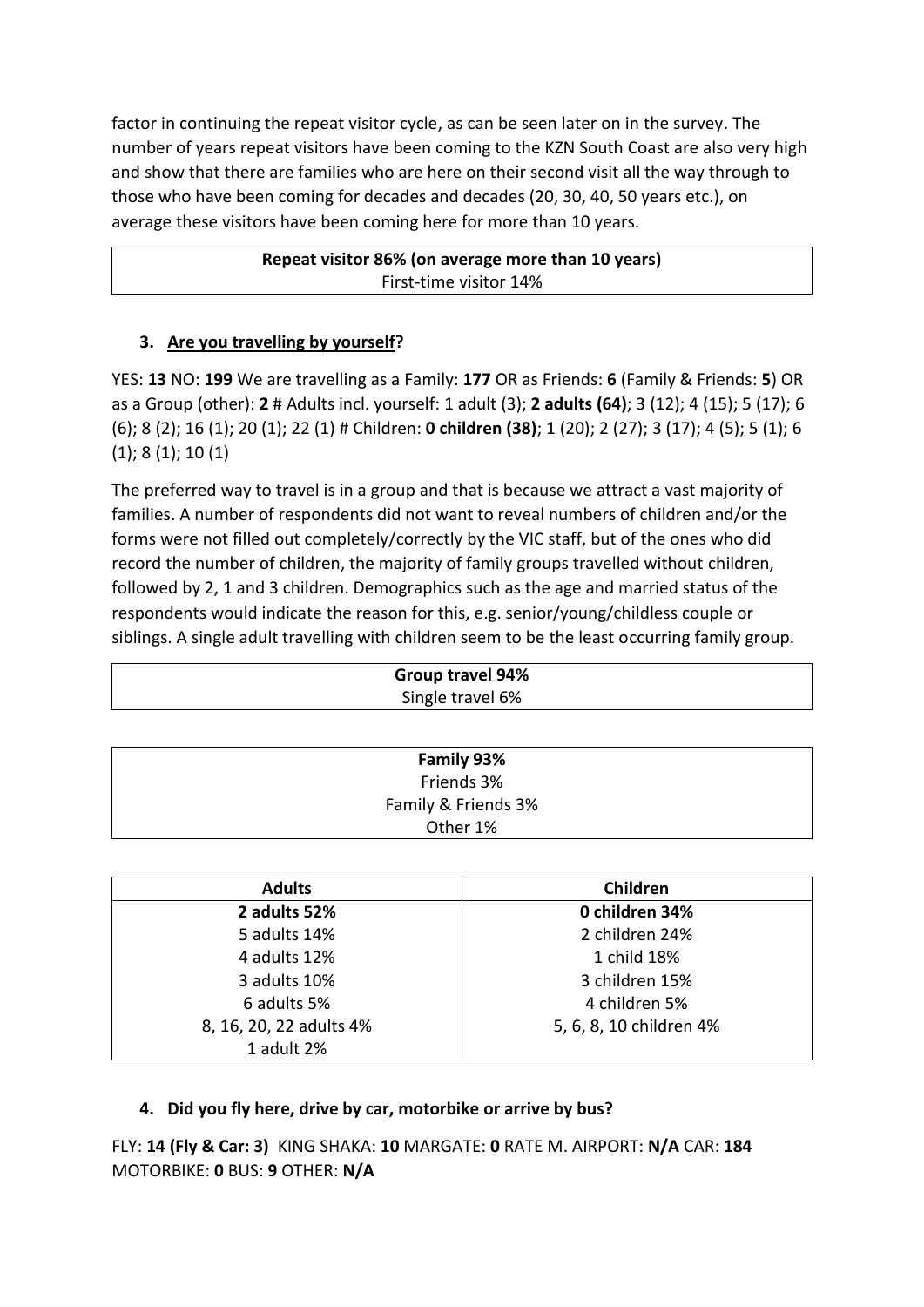Due to easy access from our core domestic markets, as can be seen in other points, the preferred method for arrival is self-drive. Only King Shaka International Airport was used by the respondents who arrived by flight. There could be more car hire, as it wasn't specifically asked and the question asks about arrival, which means you can only arrive in one mode, so car, in general, would not be ticked at the same time.

| <b>Car 89%</b>                            |  |
|-------------------------------------------|--|
| Fly 5% (King Shaka International Airport) |  |
| <b>Bus 4%</b>                             |  |
| <b>Fly &amp; Car 1%</b>                   |  |

### **DESTINATION:**

### **5. How would you rate the South Coast as a destination?**

1 (least): **1** 2: **4** 3: **24** 4: **107** 5 (most): **74** Reason:

Just one digit out of sequence and to work on! The majority of visitors surveyed (**86%**) would rate the KZN South Coast a top-notch destination. The positives and negatives given as reasons for ratings give invaluable insight and can help push it to a 5.

| 4 rating 51%  |  |
|---------------|--|
| 5 rating 35%  |  |
| 3 rating 11%  |  |
| 2 rating 2%   |  |
| 1 rating 0.5% |  |

| <b>Negatives</b>                           | <b>Positives</b>                              |
|--------------------------------------------|-----------------------------------------------|
| Dirty beach with litter, Port Shepstone    | Very nice, good, lovely, love it, great,      |
| beaches not clean, only clean sometimes,   | fascinating holiday destination, enjoyable    |
| could be cleaner, not clean by river, some | (29)                                          |
| places at beach dirty (7)                  | Beautiful, nature, environment, forests (14)  |
| More attractions, not enough activity on   | Quiet, peaceful, relaxing (12)                |
| beach (5)                                  | Enjoyable, lots of fun, exciting things to do |
| Degraded, run down, general upkeep to      | & visit (10)                                  |
| improve (3)                                | Welcoming, friendly locals, nice people,      |
| Crime and security (2)                     | helpful (9)                                   |
| Drinking on St Mikes beach, more crowd     | Clean (9)                                     |
| control (2)                                | Weather (8)                                   |
| Crowds (1)                                 | Beaches (8)                                   |
| Some places lack services (1)              | Blue Flag beaches (1)                         |
| More information re. activities (1)        | Safe & secure (8)                             |
|                                            | Always come, always good (2)                  |
|                                            | Laid-back, atmosphere (2)                     |
|                                            | Warm ocean (1)                                |
|                                            | Food nearby (1)                               |
|                                            | Lots of shops (1)                             |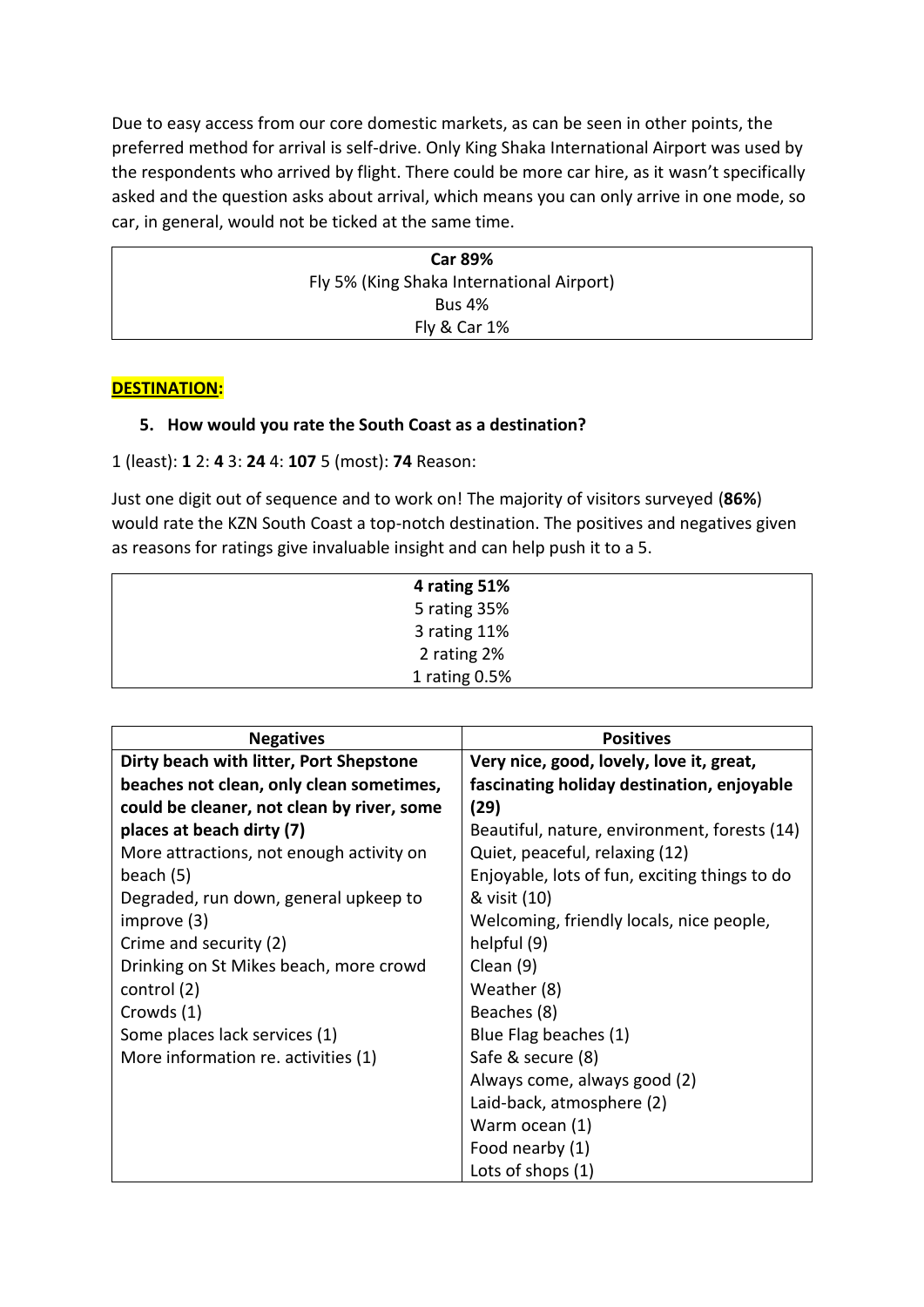### **6. How would you rate our beaches?**

1 (least): **4** 2: **4** 3: **34** 4: **88** 5 (most): **79** Reason:

Exactly the same as the destination in terms of ratings, with **80%** of visitors giving top ratings. The reasons, however, relate to beaches only, and, again, can provide insight into how to get our beaches rated 5-star.

| 4 rating 42% |  |
|--------------|--|
| 5 rating 38% |  |
| 3 rating 16% |  |
| 2 rating 2%  |  |
| 1 rating 2%  |  |

| <b>Negatives</b>                              | <b>Positives</b>                               |
|-----------------------------------------------|------------------------------------------------|
| Could be cleaner, cleanliness, sewage on      | Clean, neat (34)                               |
| beaches need cleaning, rubbish, dirty, litter | Beautiful, good, best, big, scenic, excellent, |
| on 26 <sup>th</sup> , lots of rubbish (18)    | pleasant, lovely (25)                          |
| Crowded, crowds (4)                           | Safe, security (14)                            |
| Ablution facilities & change rooms needed,    | Warm ocean (6)                                 |
| Margate beach toilets, Wild Coast Sun         | Friendly, welcoming people (4)                 |
| toilets, no facilities (4)                    | Quiet (4)                                      |
| Alcohol (2)                                   | Fun, enjoyable (3)                             |
| General upkeep to improve, run down (2)       | Swimming (3)                                   |
| Need more swimming beaches (2)                | Maintenance, services, well kept (3)           |
| Deep for children (1)                         | Blue Flag (2)                                  |
| Crowd control (1)                             | Waves (2)                                      |
| Safety (1)                                    | Child-friendly (1)                             |
| Inconsistent (1)                              | Chilled vibes (1)                              |
| Changes (1)                                   | Lifesavers (1)                                 |
| Wood on the beach, couldn't swim (1)          | Sunrises (1)                                   |
|                                               | Many $(1)$                                     |
|                                               | No wind $(1)$                                  |
|                                               |                                                |
|                                               | "PE beaches are cold"; "will not go to         |
|                                               | Durban next time"                              |

# **7. Is there any business/service that you were looking for that you didn't find on your trip?**

#### YES: **21** NO: **176**

The overwhelming majority didn't have any of their business/service needs unmet, however, what they didn't find may provide ideas worth investigating, from an informational, business or services point of view.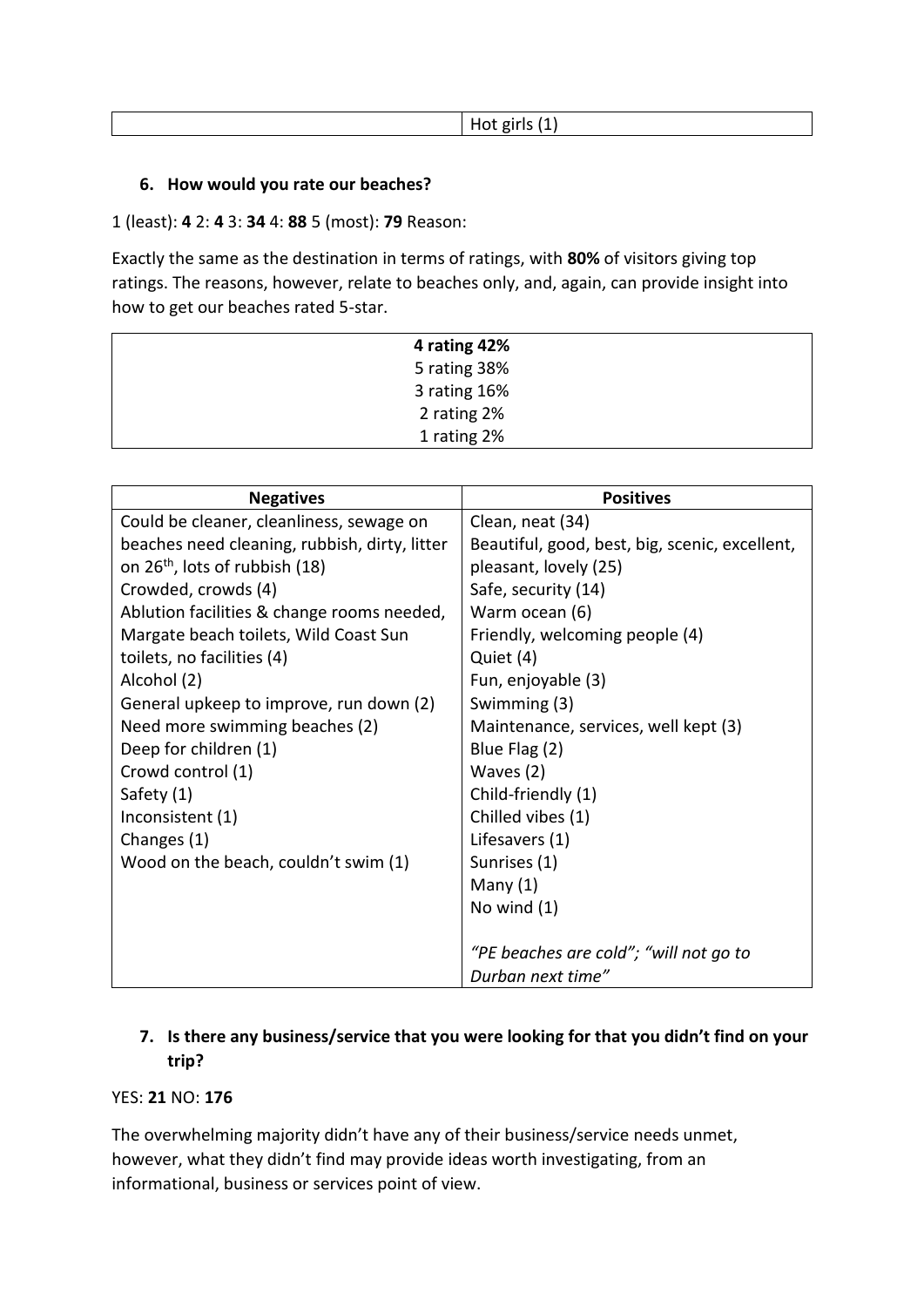| No 89%         |  |
|----------------|--|
| <b>Yes 11%</b> |  |

| Visitors didn't find the following: |
|-------------------------------------|
| South Coast Mall                    |
| <b>Cleaning services</b>            |
| Place to dance ballroom             |
| Cheap food<br>$\bullet$             |
| WiFi hotspots on beach              |
| Roman's Pizza                       |
| ATMs, incl. at beach                |
| Butchery                            |
| Chemist                             |
| Pool                                |
| Ice cream on beach                  |
| Restaurant closed early             |
| Not enough toilets                  |
| <b>Movies</b><br>$\bullet$          |
| Brand shops e.g. Cotton On          |
| Waterproof                          |
| Mountain bike                       |
| No fresh fishmongers                |
| Virgin Active gym                   |
| Restaurants                         |
| Banana Beach                        |
| <b>Red Desert</b>                   |
| Fun<br>$\bullet$                    |

### **8. Will you recommend the South Coast to your friends or family?**

YES: **211** Reason: see table below.

NO: **2** Reason: *"I would direct to North Coast" [general upkeep]; "Rubbish everywhere on beaches" [Rates destination 5 for nature, but 1 for beaches]*

This is a highly positive and important indicator, based on the fact that visitors regard Wordof-Mouth as a major decider when choosing a destination.

| Will recommend 99% |  |
|--------------------|--|
| Won't recommend 1% |  |
|                    |  |

#### **Recommend (positives):**

Excellent holiday destination, very nice, love it, amazing destination, awesome (35) Enjoyable, fun, boat trips, lots to do, had a great time, many activities, lots of cool things to see and do (18)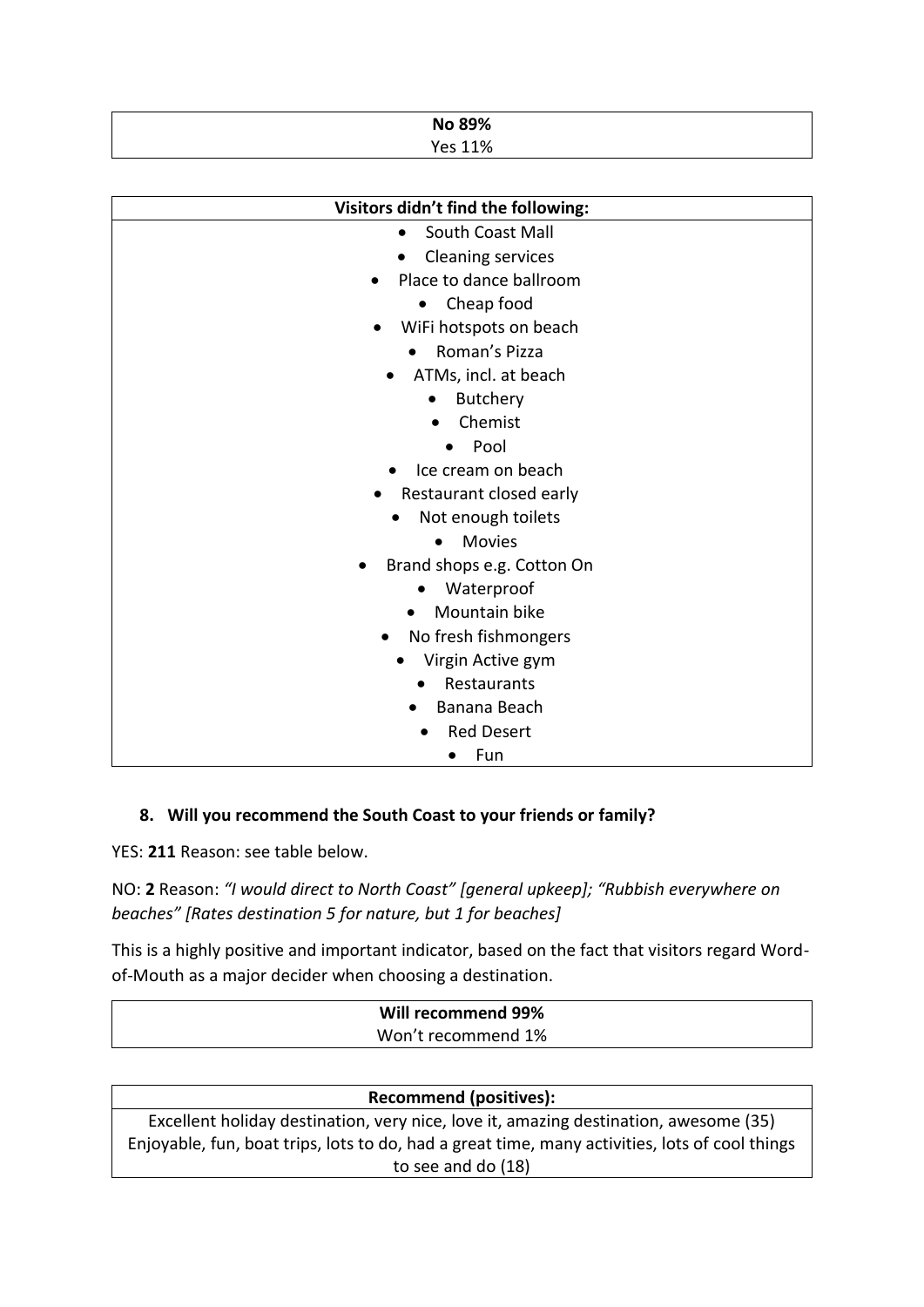Nature, good environment, lovely, very beautiful, views (16) Quiet, peaceful beaches, no disturbances & hawkers, relaxing, great to distress (14) Welcoming destination; good, friendly people & locals; great hospitality, polite, helpful (14) Great weather; nice warm weather (13) Good, lovely beaches, not far from beaches (8) Safe, no crime (6) Clean (6) Child-friendly, family-friendly, fun for children, kids love it, family destination (6) Free accomm, cheap, cost-effective, not as expensive (4) Sea is awesome, good & warm water (3) Nice restaurants, Hibberdene restaurants & businesses (2) Well run, well maintained (2) Great atmosphere, lovely vibe (2) Not too far from Joburg/Gauteng (2)

*"Recommend to some"; "Better than the North Coast"; "Oribi Gorge"; "Good beaches at Hibberdene"; "As long as cleanliness on beaches can be maintained"; "Definitely not as commercialised as North Coast"; "Seems to be returning to previous standards"; "Trafalgar & Ramsgate is good, better than Port Shepstone"; "Definitely"; "Always"*

# **9. Where will you share your photos, videos & comments of your trip?**

Facebook **112** Instagram **50** WhatsApp **40** Family, colleagues, frames (offline) **9** Twitter **2**

Facebook is, as expected the favoured tool & social media channel for sharing, with more than half the mentions. Visual Instagram and popular WhatsApp are the other 2 favourites. Some people are detoxing from technology on holiday or not active online and some didn't fill this in. *"Not using phones on holiday"*

| Facebook 53%  |  |
|---------------|--|
| Instagram 23% |  |
| WhatsApp 19%  |  |
| Offline 4%    |  |
| Twitter 1%    |  |

# **ACCOMMODATION:**

### **10. Where are you staying?**

Not staying over: **8** Friends & Family: **66** Booked Accommodation: **114** Own Holiday Homes: **23**

Room for growth.

**Accommodation 54%** VFR (Visiting Friends & Relatives) 31% Holiday Homes 11%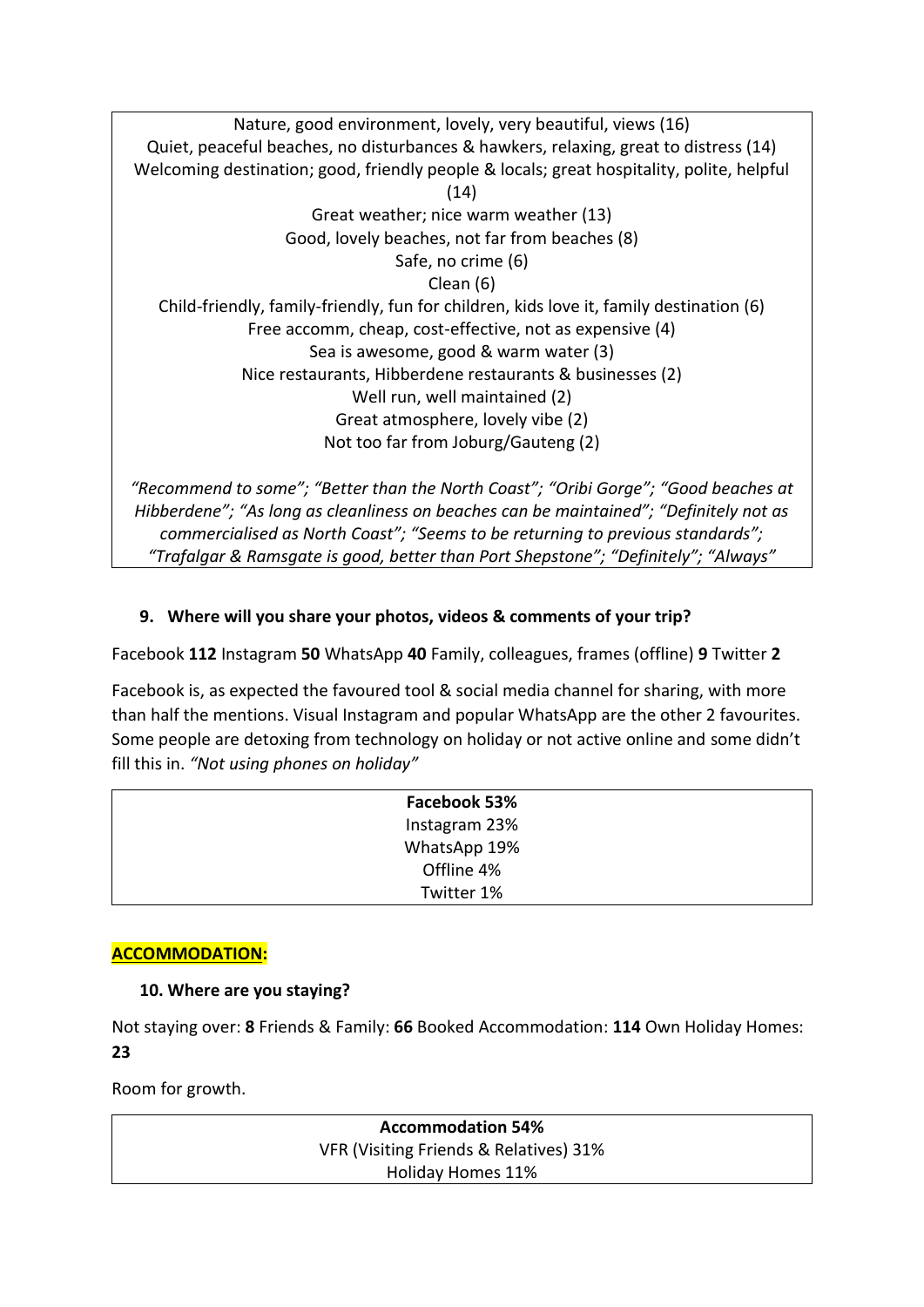## 11. **Which area are you staying in?**

Amanzimtoti (3); Bazley (1); Betania Mission (1); Freeland Park (1); Gamalakhe (1); Glenmore (1); **Hibberdene (37)**; Kelso (1); KwaNzimakwe (1); Leisure Bay (2); Margate (21); Mellville (1); Mtwalume (1); Munster (1); Palm Beach (4); Park Rynie (3); Pennington (8); Port Edward (12); Port Shepstone (4); Pumula (1); Ramsgate (14); Scottburgh (21); Shelly Beach (8); Southbroom (3); Southport (2); St Michaels on Sea (6); Sunwich Port (1); Trafalgar (2); Umkomaas (3); Umtentweni (2); Umzinto (1); Umzumbe (3); Uvongo (20); Wild Coast Sun (2)

These figures are skewed by the low participation of aforementioned VICs, so we cannot gain any significant insight from this. What was clear was that some people did travel around the KZN South Coast, staying in one area and going to a VIC in another, even though there is a VIC in their area of stay.

| <b>Hibberdene 19%</b>                      |
|--------------------------------------------|
| Scottburgh 11%                             |
| Margate 11%                                |
| Uvongo 10%                                 |
| Ramsgate 7%                                |
| Port Edward 6%                             |
| Pennington 4%                              |
| Shelly Beach 4%                            |
| St Michaels on Sea 3%                      |
| <b>Outside South Coast 3%</b>              |
| Other (1-3 p/area totalling 23 places) 21% |

### 12. **How did you decide where to book your accomm?**

Ad (2); AirBnB (2); Been here as a kid, grew up here, lived here, previous visits, repeat (7); Blue Marlin Hotel (1); Booking.com (2); Cheapest option, Price (2); Close to the beach, seaside view (3); Drove past Hibberdene (1); Estate agent (1); Every time stay here/Every year (2); Facebook (1); Facilities (1); Family (12); Friends (16); Friend's Place (2); Lekkerslaap website (1); **Online, websites (40)**; SANDF (2); Social media (1); Timeshare (2); Travel agent (1); Vacation Club (2); VIC (3)

> **Online & agents 44%** Family, friends, friend's place 28% Repeat 8% Other 5% Timeshare, Vacation Club 4% Close to the beach, seaside view, facilities 4% VIC 3% Cheapest option, price 2%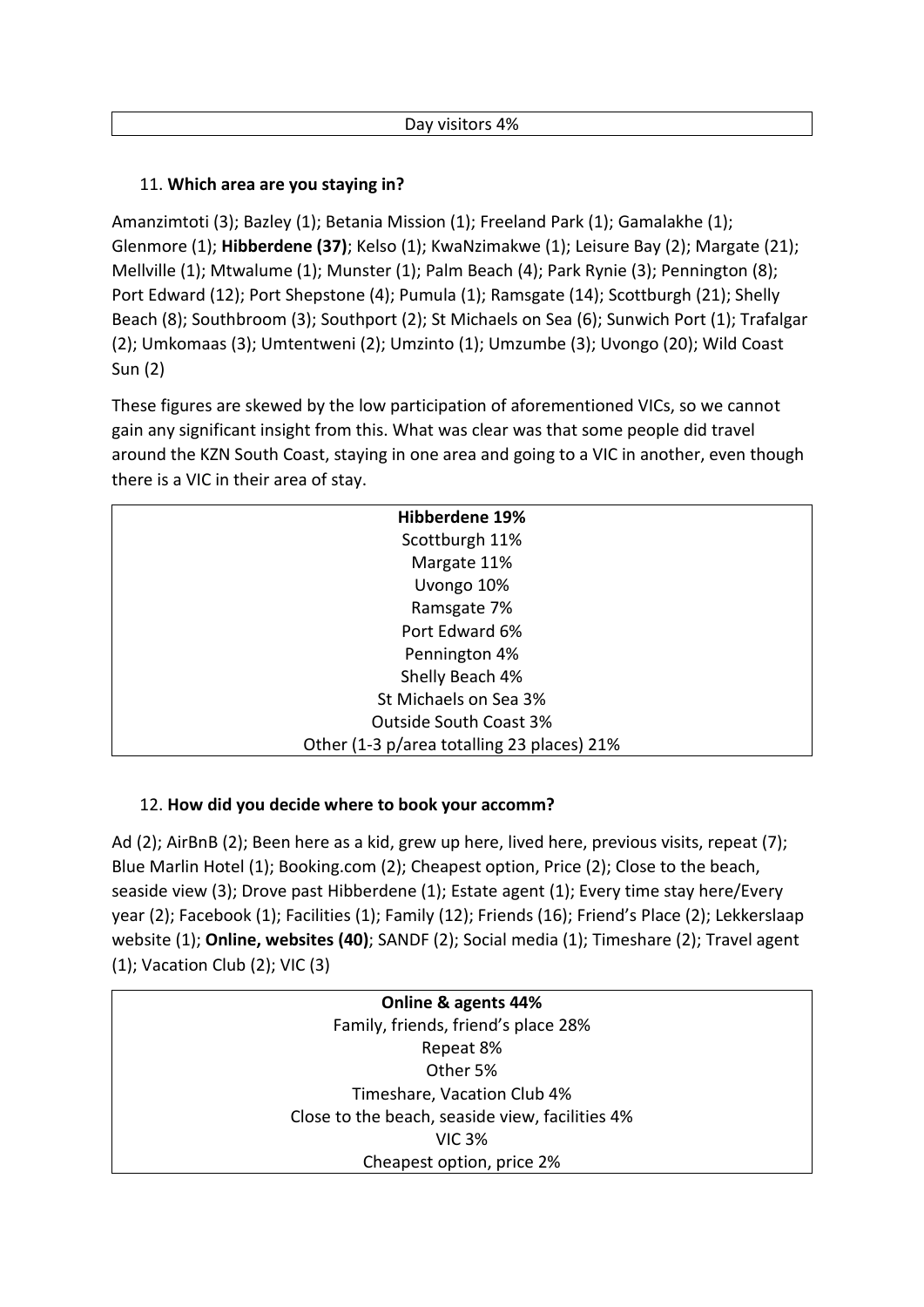## **13. How long in advance did you book your trip?**

**Less than a month: 50** 1 month: **21** 1-2 months: **19** 2-3 months: **20** 3-4 months: **9** 4-5 months: **6** 5-6 months: **7** 6-8 months: **11** 8-10 months: **4** 10-12 months: **13** more than 12 months: **12**

This is highly revealing. The global last-minute trend has also influenced the booking behaviour of the domestic market. This is due to consumers, largely influenced by digital technology, being more demanding and seeking instant gratification and service, as well as factors such as being time poor.

| Less than a month $-1$ month 41% |
|----------------------------------|
| 1-3 months 23%                   |
| 3-6 months 13%                   |
| $6-12$ months $16\%$             |
| More than 12 months 7%           |

# **14. How long are you staying in the South Coast?**

1 day: **8** 2-3 days: **10** 4-7 days: **65 8-14 days: 88** 15-30 days: **29** more than 1 month: **8**

Length of stay will have to be checked seasonally. For summer, which is generally the main annual holiday, the majority length of stay was 8-14 days in 2018.

| 8-14 days 42%   |  |
|-----------------|--|
| 4-7 days 31%    |  |
| 15-30 days 14%  |  |
| 2-3 days 5%     |  |
| 1 day 4%        |  |
| 1 month plus 4% |  |
|                 |  |

# **15. What would you rate the Internet connectivity at your accommodation?**

1 (least): **46** 2: **17** 3: **32** 4: **25** 5 (most): **45**

Even though it would seem that the majority of accommodation establishments have great Internet connectivity, more than half of establishments rate poor-average, which is not great for marketing purposes, considering other insights in this survey (see point 20 especially), you want to enable visitors to share their inspiration and user-generated content while they are here and able to find your content and promotions, clearly the experience around the KZN South Coast region is inconsistent with visitors experiencing extremes on either end in terms of service:

| Good (4-5) 42% |  |
|----------------|--|
| Poor (1-2) 38% |  |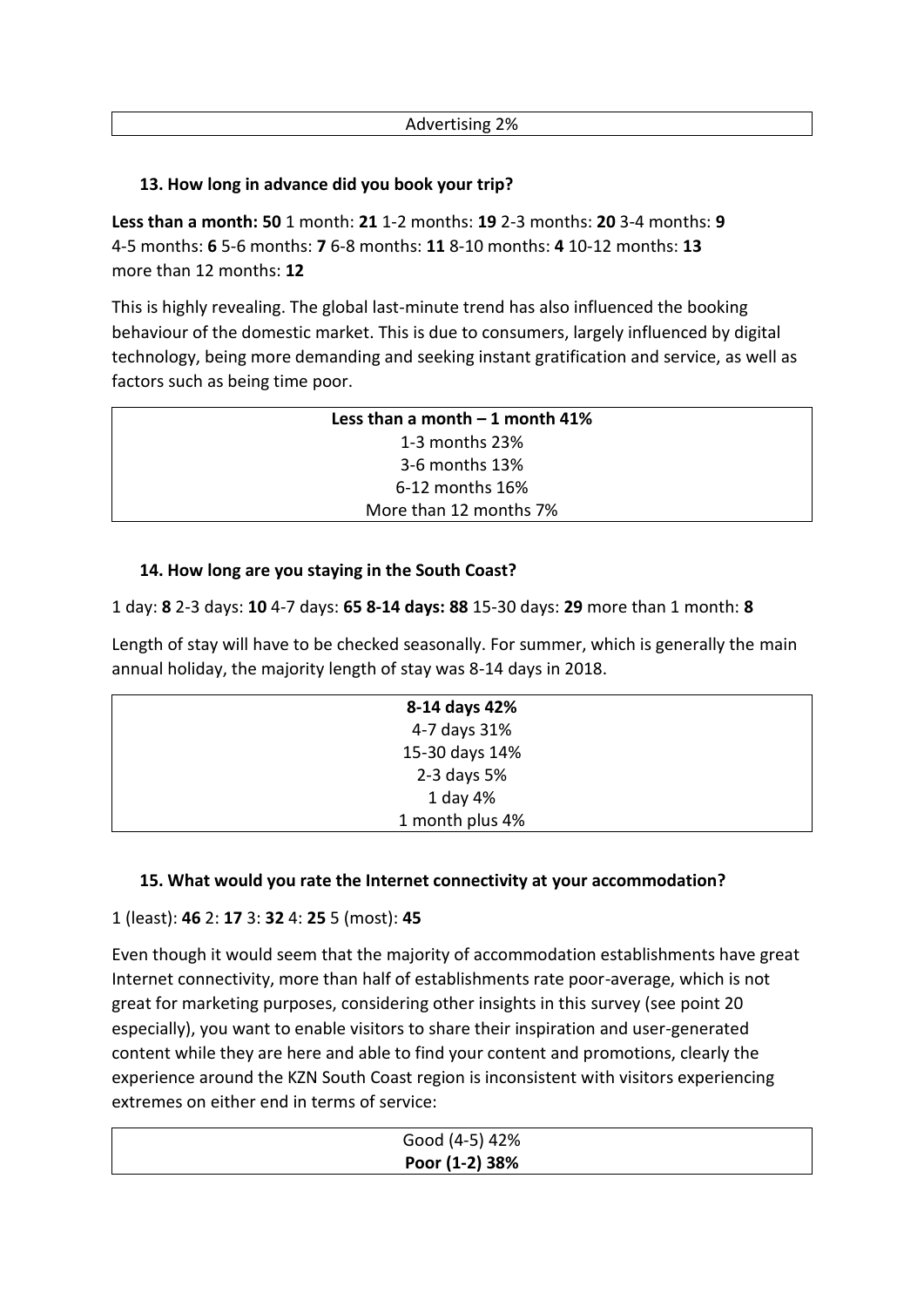### **Average (3) 19%**

*"No signal/service"; "no Internet"; "no WiFi"; "overloaded"; "can't connect"; "poor connection at Park Rynie"; "building & tower position"; "unwind not use"; "mobile data fine"; "no good between the bushes"; "own Internet"; "aerial nearby"; "WiFi was great"; "excellent"; "WiFi is free"*

### **16. How would you rate your accommodation?**

1 (least): **4** 2: **3** 3: **30** 4: **50 5 (most): 66** Reason:

The majority of visitors (**76%**) rated our accommodation highly. The reasons given tell the story for those establishments who want to know what visitors are looking for or what the factors are that may affect someone's stay negatively.

| 5 rating 43% |  |
|--------------|--|
| 4 rating 33% |  |
| 1 rating 3%  |  |
| 3 rating 2%  |  |
| 2 rating 2%  |  |

| <b>Negatives:</b>                 | <b>Positives:</b>                           |  |
|-----------------------------------|---------------------------------------------|--|
| Not good, terrible (2)            | Lovely stay, Beautiful, good, everything on |  |
| No/bad signal (2)                 | point, best, natural (25)                   |  |
| Poor hygiene, not very clean (2)  | Clean, tidy, bathroom clean (14)            |  |
| Overcrowded (1)                   | Secured (9)                                 |  |
| Not 5 star $(1)$                  | Sea view, close to/right on beach (9)       |  |
| Furniture need to be replaced (1) | Dishwasher, aircon, good facilities,        |  |
| Old hotel (1)                     | wonderful (3)                               |  |
| No aircon $(1)$                   | Reasonable, suitable (3)                    |  |
| No swimming (1)                   | Well maintained (2)                         |  |
|                                   | Camping good, Lake Eland camping (2)        |  |
|                                   | Friendly people, good service (2)           |  |
|                                   | Comfortable (2)                             |  |
|                                   | Quiet (2)                                   |  |
|                                   | Pet-friendly (1)                            |  |
|                                   | Family (1)                                  |  |
|                                   | Vibe $(1)$                                  |  |

#### **ATTRACTIONS, ACTIVITIES & BEACH EVENTS:**

**17. Other than enjoying the beaches this summer, have you visited or booked any of our attractions or activities, or are planning to?**

YES: **107** NO: **98**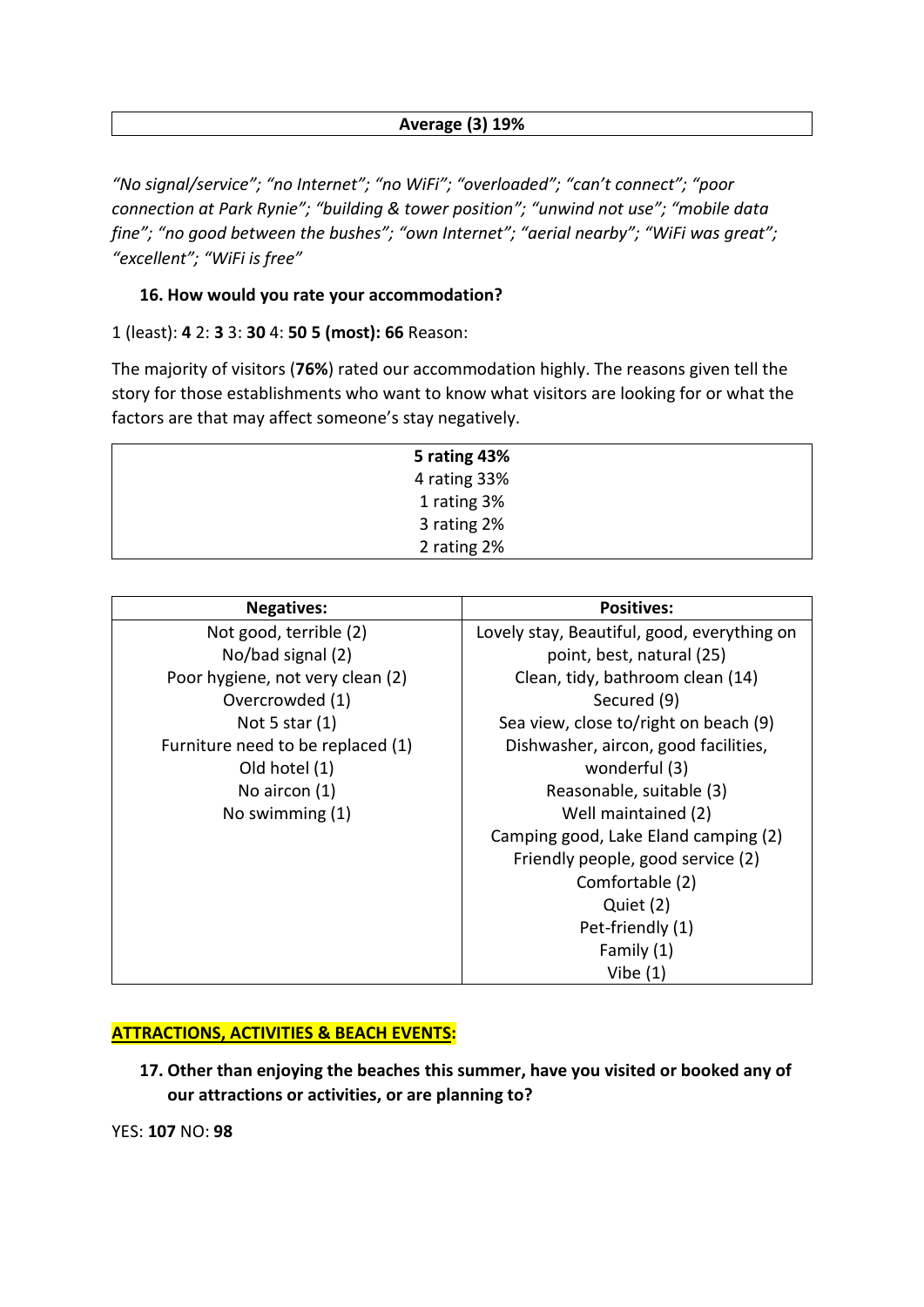This indicator shows that about half of visitors want to get out there to see and do things, but the other half are quite happy to stay in one place and relax, something they don't get to do back home. This is one of the reasons people enjoy the destination. Cost may also be a factor, as our destination appeal to those who are travelling on a budget, so attractions that can be visited for free or that cost little may nudge people out and may make them look at activities and attractions in future, also specials that may trigger a decision to explore something appealing.

| <b>Yes 52%</b> |  |
|----------------|--|
| No 48%         |  |

| <b>Attractions visited, booked or</b> | <b>Activities visited,</b> | <b>Attractions &amp; Activities</b> |
|---------------------------------------|----------------------------|-------------------------------------|
| planning to visit                     | booked or planning to      | not in KZN South Coast              |
|                                       | visit                      |                                     |
| Oribi Gorge (28)                      | Horseriding incl. on       | Wild Waves, water park,             |
| Macbanana (16)                        | beach (5)                  | Wild Coast Sun, Wild                |
| Beaver Creek (6)                      | Fishing (3)                | Waters (6)                          |
| Crocworld (4)                         | Shark cage diving incl.    | uShaka Marine World,                |
| Crocodile farm (3)                    | Shelly Beach (3)           | Shaka (3)                           |
| Riverbend Farm (3)                    | Zipline incl. Macbanana    | Ballito (1)                         |
| Pure Venom (3)                        | (2)                        | Durban (1)                          |
| Lake Eland (2)                        | Boat rides, boat trip (2)  | Galleria Mall (1)                   |
| Waffle House (2)                      | Diving (2)                 | Umhlanga (1)                        |
| Shelly Centre (2)                     | Golf incl. Margate,        |                                     |
| Deep sea (1)                          | Southbroom (2)             |                                     |
| Snake park (1)                        | Cycling (1)                |                                     |
| Hibberdene Supertube (1)              | Butterfly tour (1)         |                                     |
| Voetplaat Park Beach (1)              | Gorge swing (1)            | Not yet, still looking,             |
| South Coast Mall (1)                  | Skydiving (1)              | planning (14)                       |
| Port Shepstone town (1)               | Surfing (1)                | Many $(1)$                          |
| Ramsgate (1)                          | Rock climbing (1)          | New activity (1)                    |
| Villages (1)                          | Sani2C $(1)$               |                                     |
| Red Desert (1)                        | Services (1)               |                                     |

# **18. How would you rate our beach entertainment?**

1 (least): **19** 2: **7** 3: **33** 4: **44** 5 (most): **48** Reason:

The majority of visitors (**61%**) rated the beach entertainment on the high end, but 18% rated it on the low scale when they haven't seen much or feel there aren't enough activities on the beaches where they are when they are there. This, as well as the positives, give good insight into what to take into account when doing the new beach event programmes for 2019.

| 5 rating 32% |  |
|--------------|--|
| 4 rating 29% |  |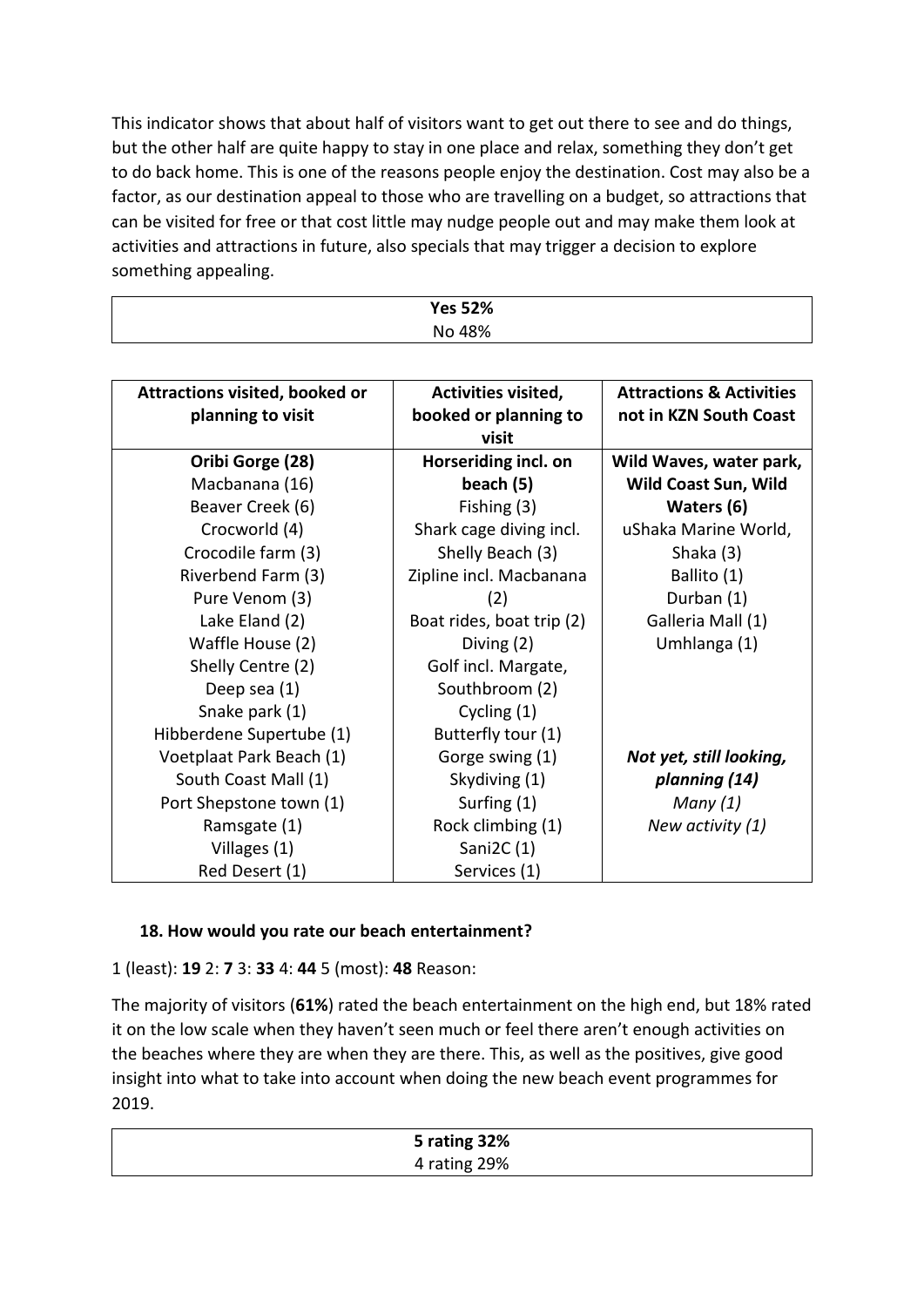| 3 rating 22% |
|--------------|
| 1 rating 13% |
| 2 rating 5%  |

| <b>Negatives:</b>                            | <b>Positives:</b>                           |  |
|----------------------------------------------|---------------------------------------------|--|
| Not seen much, none (yet), not a lot going   | Excellent, amazing, best, enjoy, great fun, |  |
| on, not too many activities, nothing to do   | good (11)                                   |  |
| eg slides, jumping castles, less activities, | DJ's, music, entertainment (4)              |  |
| Port Edward beach less activities, quiet     | Love slides, paddle boats (4)               |  |
| (18)                                         | Clean (4)                                   |  |
| No (live) entertainment (3)                  | Kids fun, kids loved it (3)                 |  |
| Normal (1)                                   | Safety & security (3)                       |  |
| Still want more (1)                          | Good beach, nice facilities (2)             |  |
| Too many people (1)                          | Lifeguards (1)                              |  |
| Fishing $(1)$                                | Good vibe (1)                               |  |
| Haven't participated (1)                     | Controllable (1)                            |  |
|                                              | Oros $(1)$                                  |  |
|                                              | Variety (1)                                 |  |

### **INFORMATION SOURCES:**

### **19. How did you find out about the South Coast?**

Friends **69** Family **127** Social Media **28** Magazine **9** Newspaper **4** Radio **0** TV **0**

Website **28** Other: Know it, grew up/lived here, repeat **10** Holiday Club/Vacation Club **2** MTN **1** Sign **1**

### *"Visited here for 55 years"*

This is hugely significant in terms of where the majority of our marketing efforts need to lie to ensure that new visitors are inspired and encouraged to visit the KZN South Coast. Wordof-mouth from trusted sources continue to be the biggest inspiration, followed by online sources, which account for 90% of the sources that will lead to new growth:

| Word-of-mouth (family & friends) 70%                   |  |  |
|--------------------------------------------------------|--|--|
| Online (social media & websites) 20%                   |  |  |
| Traditional (magazines, newspaper, radio, TV, sign) 5% |  |  |
| Repeat 4%                                              |  |  |
| Other 1%                                               |  |  |

#### **20. Now that you are here, which sources of information do you use?**

Accommodation Staff: **22** Locals: **39** Local Newspapers: **15** Mobile App: **30** Shops: **15** Social media: **30** Southern Explorer route guide: **14** Tour Guides: **7** Visitor Information Centres: **46** Websites: **21** Other: Info board on beach **1**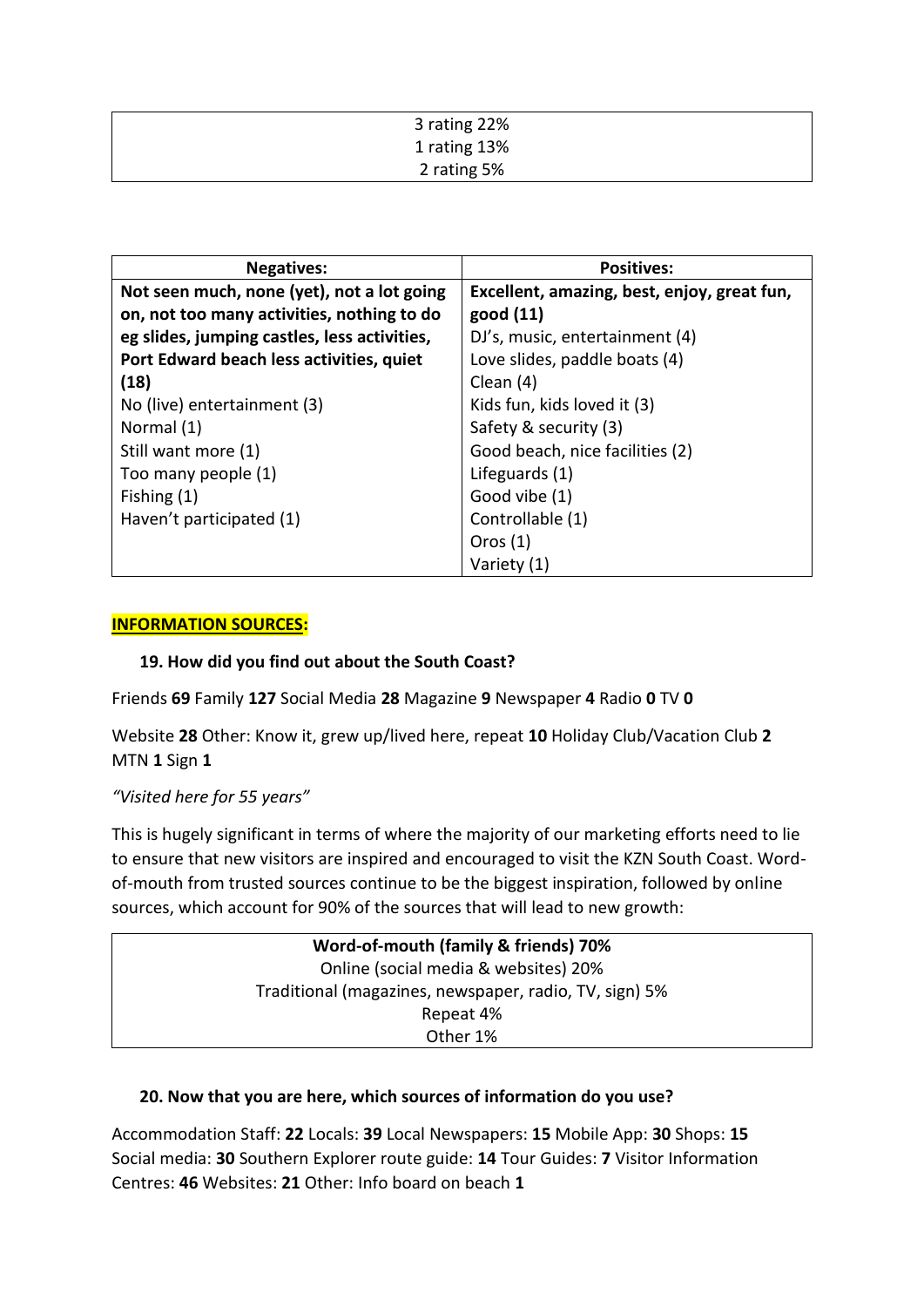The figures again show the significance of Word-of-Mouth and Online, VICs will be skewed due to the surveys having taken place in VICs. Hugely significant is that this point has to be looked at in conjunction with Point 15 re. Internet and mobile connectivity, which when poor or non-existent will impact the most powerful way to influence visitors while they are here, e.g. to drive them to attractions, activities, events, hinterland, etc., which we know based on travel behaviour trends the majority decide on once they are in-destination.

> **Online (mobile app, social media, websites): 35%** Visitor Information Centres 19% Locals 16% Establishments & shops 15% Southern Explorer 6% Local papers 6% Tour guides 3%

## **COMPETITION:**

### **Entered the competition:**

### YES: **181** NO: **23**

We secured a weekend away for 4 people at the Blue Marlin Hotel in Scottburgh, and are very grateful to them for their partnership. This was clearly sufficient to attract 89% of respondents to submit their details to us, so a strong enough motivator for participating in the survey, which will always be difficult due to people being on holiday and naturally not very keen to participate in surveys.

| <b>Yes 89%</b> |  |
|----------------|--|
| No 11%         |  |

### **Would you be interested in receiving a quarterly South Coast newsletter from us?**

#### NO: **77** YES: **98**

We've grown our consumer database by 98 people, minus the illegible entries/incomplete forms (email address missing).

| <b>Yes 56%</b> |  |
|----------------|--|
| No 44%         |  |

#### **More Recommendations:**

- Follow up sessions with the VIC supervisors of the under-performing offices
- More time training VIC staff prior to data gathering exercise to ensure better understanding, objectives, importance, accuracy and completeness; supervisors to set an example and to check interns' performance during the survey period to correct mistakes, this will also fix the geographic spread requirement
- Follow up with establishments who are not members to sign up